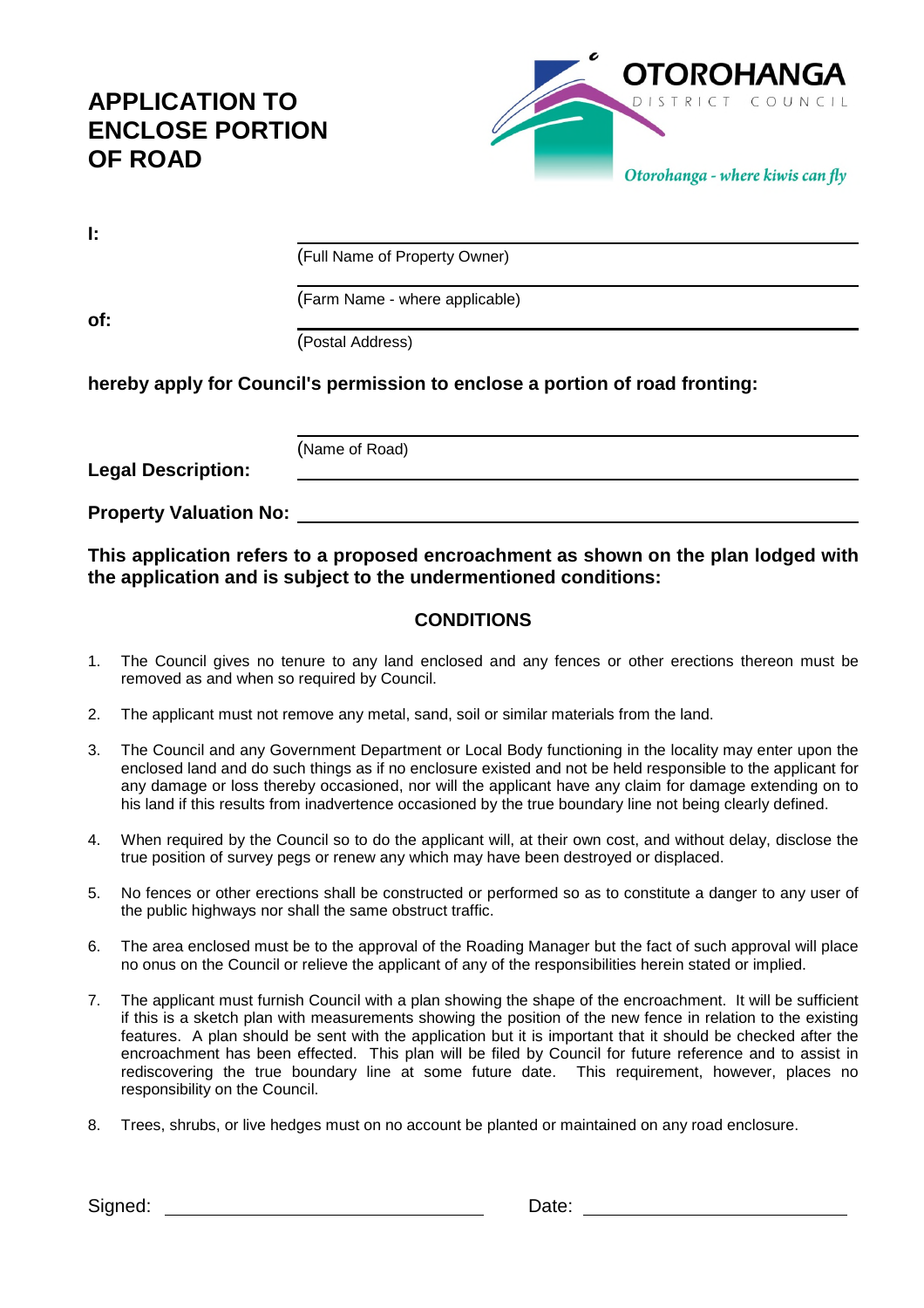## **PLAN SHOWING THE SHAPE OF ENCROACHMENT**

It will be sufficient if the sketch plan shows the position and measurements of the new fence in relation to the true boundaries.

| <b>Existing features</b> | <b>BLACK</b> |
|--------------------------|--------------|
| Proposed new fence line  | <b>RED</b>   |